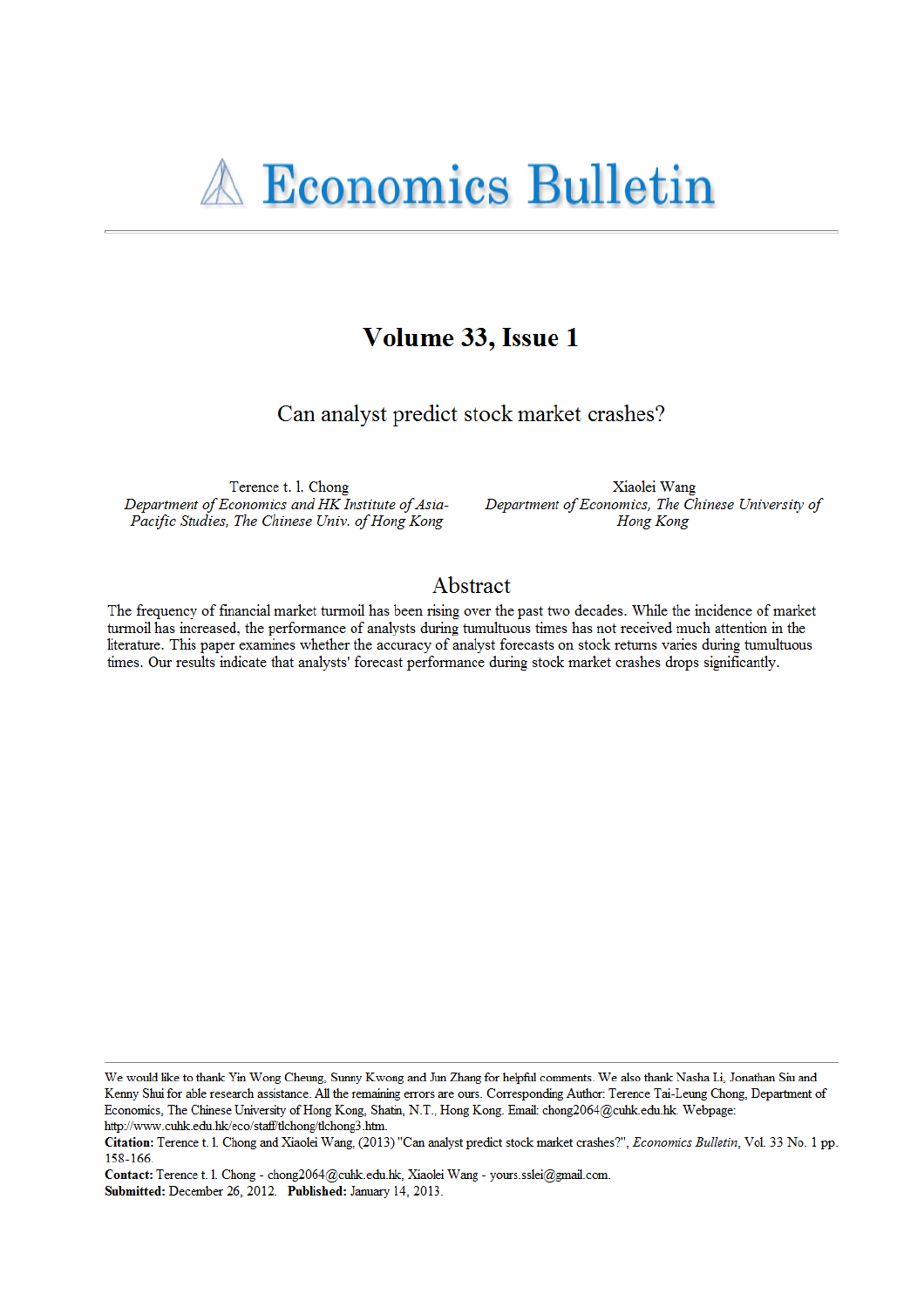### **1. Introduction**

Prior studies on analysts' forecasts mainly focus on the association between analyst forecast dispersion (AFD) and security returns (Miller, 1977) under normal market conditions. Chen et al. (2002) incorporate AFD into the Fama-French model (Fama and French 1992, 1993, and 1996) and find evidence that stocks with higher AFD earn significantly lower future returns than otherwise similar stocks. Diether et al. (2002) argue that the dispersion in analysts' forecasts cannot be used as a proxy for risk. Sadka et al. (2007) find that analysts tend to agree with each other in bull markets, but diverge in opinions in bear markets. $^2$  Thus far, studies on the analyst forecast performance during market crashes are very limited. This paper examines the quality of analysts' forecasts surrounding stock market crashes in the U.S.. Our results indicate that analysts produce inaccurate forecasts during the tumultuous times. The remaining of this paper is structured as follows. Section 2 presents the data and methodology. Section 3 examines the performance of analyst forecasts issued in different periods. Section 4 concludes the paper.

### **2. Data and Methodology**

Our data are obtained from the Institutional Brokers Estimate System (I/B/E/S), the Center for Research in Security Prices (CRSP), and Standard and Poor's Compustat datasets. The I/B/E/S Detail History File contains individual analyst's estimates from more than 200 brokerage houses and 2000 analysts, and the I/B/E/S Summary History File consists of chronological snapshots of consensus level data taken from the  $I/B/E/S$  Detail History File<sup>3</sup> on a monthly basis.

In this paper, we modify the Bry and Boschan (1971) algorithm (BB) and use the magnitude of the drop of stock prices in the initial phase to identify stock market crashes.<sup>4</sup> The BB algorithm suggests that, for any stock index, there is a peak at t if

$$
P_t = \max\{ P_{t-6}, \ldots, P_{t-1}, P_t, P_{t+1}, \ldots, P_{t+6} \},
$$

and there is a trough at t if

 $\overline{a}$ 

$$
P_t = min\{ P_{t-6}, ..., P_{t-1}, P_t, P_{t+1}, ..., P_{t+6} \},
$$

<sup>2</sup> Other studies on analysts' forecasts include Easton and Sommers (2007), Bushman et al. (2005), Johnson (2004) and Ajinkya and Gift (1985).

 $3$  Since the I/B/E/S Detail History File provides a better coverage of published estimates in the history, in Section 3 we use the I/B/E/S Detail History File to examine the analyst forecast error before stock market crashes.

<sup>&</sup>lt;sup>4</sup> Bry and Boschan (1971) use a nonparametric approach to partition a time series into two half cycles. Pagan and Sossounov (2003) adopt the Bry-Boschan (BB) algorithm to define the bull-bear cycles of the market. See also Chong et al. (2011).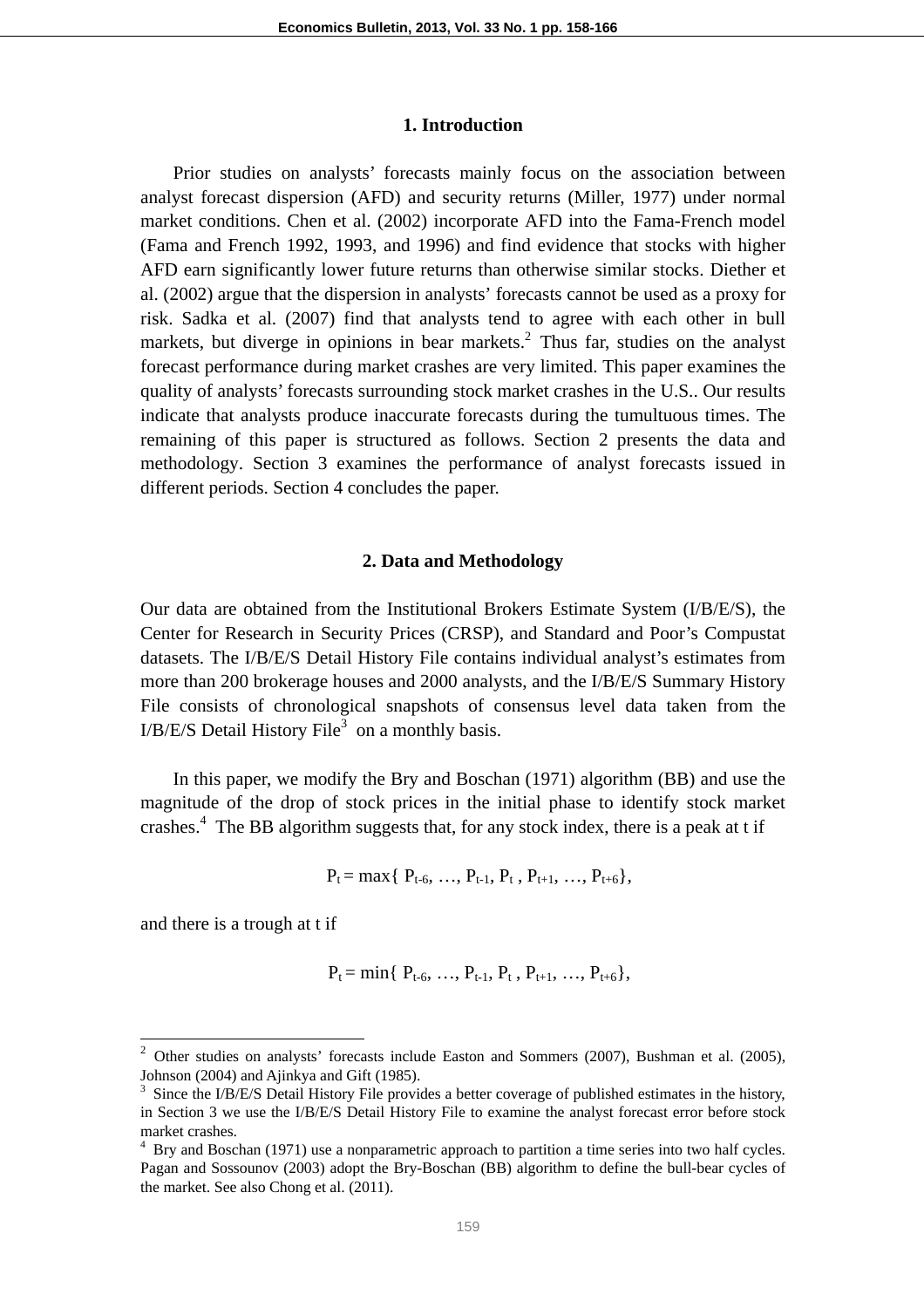where  $P_t$  denotes the value of the stock index at day t. After identifying the peaks and troughs, we impose the following criterion to determine whether it is a market crash.

**Criterion 1** All the three indices fall by more than 30% during the crashes.

Under Criterion 1, two crashes are identified in our sample, namely, the 1987 stock market crash and the tech-bubble burst in 2000-2002. The Asian Financial Crisis in 1997-1998 has a relatively minor impact on the U.S. stock market (all the indices drop by less than 20%). Thus, it is excluded from our analysis. After identifying the two stock market crashes, Criterion 2 is applied to determine the starting and ending dates of the crash periods.

**Criterion 2** a. At the beginning of a crash, at least two of the indices reach a two-year high, and at least two of them fall by more than 15% in the following two months.

> **b.** At the end of a crash, at least two of the indices reach a two-year low, and at least two of them rise by more than 15% in the following two months.

Criterion 2 imposes condition on the acuteness of index fluctuation on the starting and ending dates of the crash. The results are reported in Table 1.

|                            | DI              |            |                 |            | <b>SP500</b>    |            |
|----------------------------|-----------------|------------|-----------------|------------|-----------------|------------|
|                            |                 |            | Nasdaq          |            |                 |            |
|                            | <b>Starting</b> | Ending     | <b>Starting</b> | Ending     | <b>Starting</b> | Ending     |
| 1987 crash                 | 1987.8.17       | 1987.11.30 | 1987.8.17       | 1987.11.30 | 1987.8.17       | 1987.11.30 |
| Index                      | 2709.5          | 1766.74    | 421.15          | 260.87     | 335.9           | 223.92     |
| Peak/Trough                | Yes             | <b>Yes</b> | No              | Yes        | Yes             | Yes        |
| % Fall(-)/Rise in 2 months | $-28.00$        | 10.84      | $-30.95$        | 22.00      | $-26.11$        | 15.80      |
| Duration                   | 3.5 month       |            | 3.5 months      |            | 3.5 months      |            |
| % Index change in total    | $-34.79$        |            | $-38.06$        |            | $-33.33$        |            |
| 00-02 tech-bubble burst    | 2000.3.20       | 2002.9.30  | 2000.3.20       | 2002.9.30  | 2000.3.20       | 2002.9.30  |
| Index                      | 11112.72        | 7528.4     | 4691.61         | 815.4      | 1527.46         | 800.58     |
| Peak/Trough                | N <sub>o</sub>  | <b>Yes</b> | Yes             | Yes        | <b>Yes</b>      | Yes        |
| % Fall(-)/Rise in 2 months | $-7.32$         | 18.17      | $-33.89$        | 36.93      | $-19.70$        | 17.00      |
| Duration                   | 2.5 years       |            | 2.5 years       |            | 2.5 years       |            |
| % Index change in total    | $-32.25$        |            | $-82.62$        |            | $-47.59$        |            |

**Table 1:** Identification of stock market crashes

**Note:** The benchmark for stock market crashes is set to be a 30% drop for all three indices. The starting and ending dates for the crashes are determined by Criterion 2, which states that at least two of the indices reach a two-year peak (or trough), and fall (or rise) more than 15% in the following 2 months.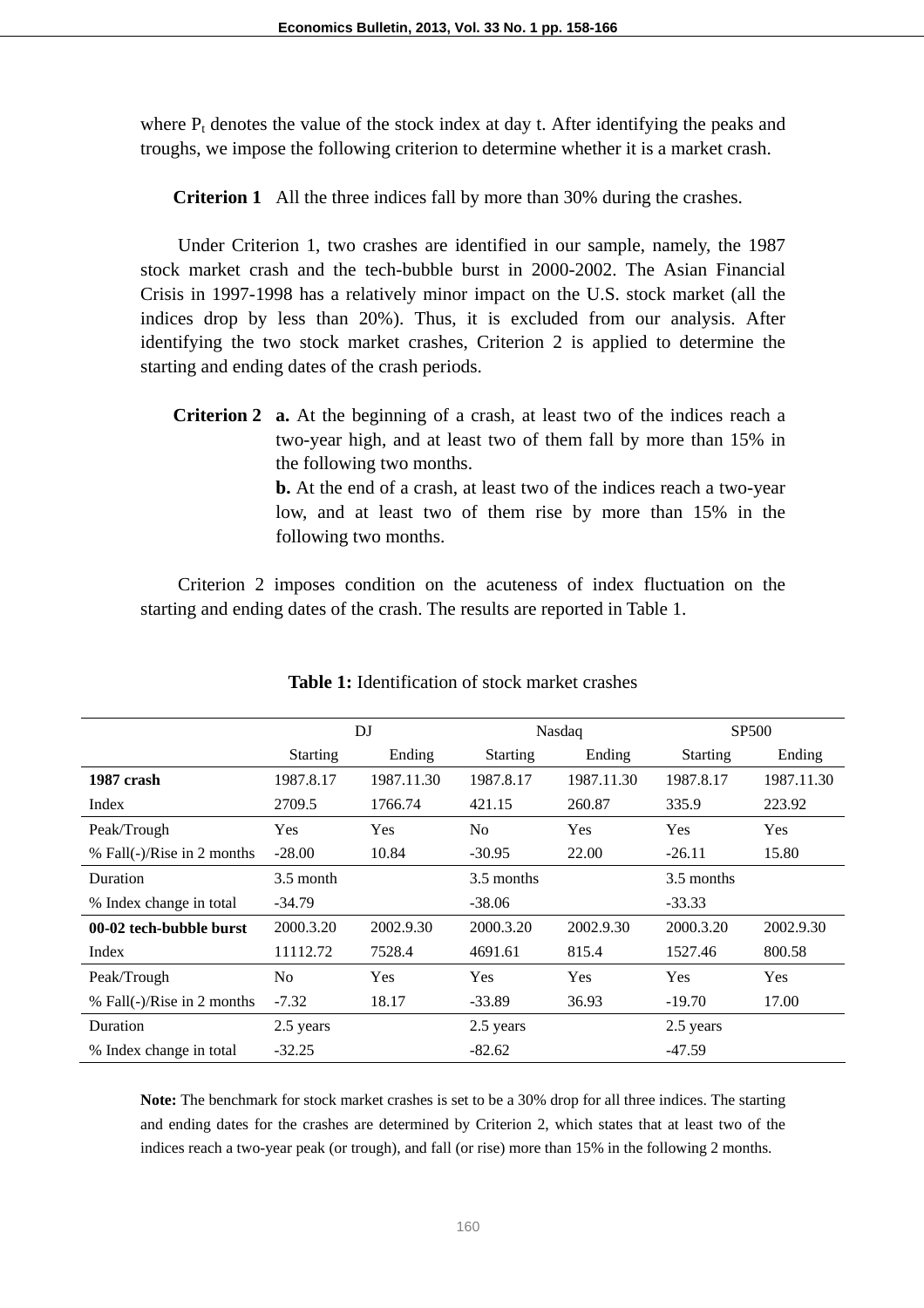Note from Table 1 that the duration of the 1987 stock market crash is only three and a half months, while the tech-bubble burst lasts for two and a half years. The starting and ending dates of the two crashes are uniquely identified. Note also that the Nasdaq is more volatile than the other two indices during the tech-bubble burst.

#### **3. Analyst Forecast Accuracy**

In our sample, we exclude firms that do not report their earnings in U.S. dollar. 0.72% of the observations are removed accordingly. Moreover, in order to evaluate analyst forecast accuracy in the short run, we drop long-run estimates whose report date exceeds one year from the estimation date. About 40% of the observations are dropped. In addition, observations that have missing values for the actual EPS or estimated EPS (which account for only 1.66% of the dataset), and observations whose estimation date is beyond the forecast end date (mostly fiscal yearend) are also discarded.<sup>5</sup> Finally, we drop 0.67% of the observations whose actual EPS or estimated EPS is smaller than  $0.01<sup>6</sup>$  In summary, except for the exclusion of the long-run estimates, the accumulative percentage of the observations deleted from the original Detail History File is only 3.86%. We define the analyst forecast error (AFE) as

$$
AFE = \frac{|EstimatedEPS - ActualEPS|}{|ActualEPS|}.
$$

We examine the quality of forecasts issued before the crashes for groups with different duration between the estimation date and the forecast end date. The average AFE is computed within each group. For the two market crashes identified in Section 2, Table 2 and Table 3 report the summary statistics of the average AFE of the forecasts issued three months before the crashes, during the crashes, and for the windows that cover the crashes. For the 1987 stock market crash, our window is from August 1986 to the end of 1988. The duration is 29 months. For the tech-bubble burst, the window covers the 60-month period from the 1999 to the 2003. The average AFEs are derived from grouping the duration between the estimation date and the forecast end date. For example, for the "Distance 1, 3 m Before" group, we include all

 $\overline{a}$ 

 $<sup>5</sup>$  This case is rare (which accounts for only 0.81% of the whole sample), but the deletion of such</sup> observations is necessary, because many U.S. companies issue their earning reports several months after the fiscal yearend, during which analysts may release revisions of their previous forecasts based upon the information disclosed near the fiscal yearend. Given that the fiscal year has passed and analysts may hold substantive information in this period, it is inappropriate to compare these forecasts with those made before the fiscal yearend. Under this consideration, we only use estimates made before the fiscal yearend.

<sup>&</sup>lt;sup>6</sup> Most of these EPS values belong to companies that have experienced large stock splits before the report date. In the case where a company is involved in a large stock split, I/B/E/S will report both the actual EPS and estimated EPS as zero, and it is not possible to obtain forecast errors for these observations.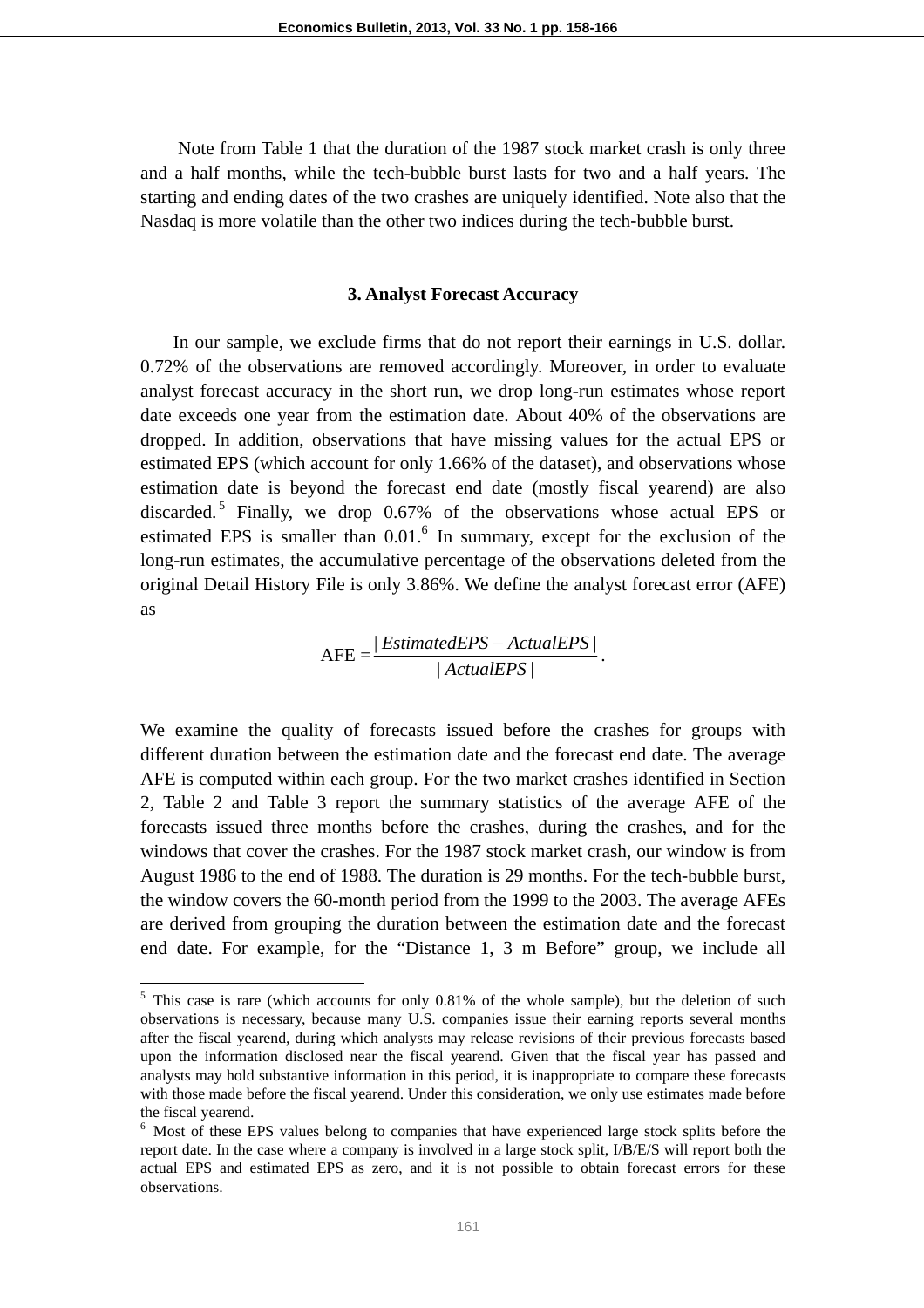estimates issued in month 1, 2, and 3 before the crash begins, and their forecast end dates should be in month 2, 3, and 4, respectively. The average AFE is then calculated as the simple average of all these qualified estimates for this group.

| Distance         | <b>Statistics</b> | Window | 3 m Before | During the Crash |
|------------------|-------------------|--------|------------|------------------|
| $\boldsymbol{0}$ | Mean $(\%)$       | 0.685  | 0.372      | 0.676            |
|                  | Std. Dev.         | 5.737  | 0.838      | 2.406            |
| $\mathbf{1}$     | Mean $(\% )$      | 0.593  | 0.601      | 0.799            |
|                  | Std. Dev.         | 3.662  | 3.076      | 5.600            |
| $\overline{c}$   | Mean $(\%)$       | 0.530  | 0.578      | 0.782            |
|                  | Std. Dev.         | 3.759  | 1.923      | 7.187            |
| 3                | Mean $(\%)$       | 0.777  | 0.761      | 0.921            |
|                  | Std. Dev.         | 5.462  | 2.022      | 8.560            |
| 4                | Mean $(\%)$       | 0.777  | 0.910      | 0.903            |
|                  | Std. Dev.         | 4.600  | 2.035      | 5.589            |
| 5                | Mean $(\% )$      | 0.803  | 1.101      | 0.708            |
|                  | Std. Dev.         | 5.208  | 7.862      | 2.118            |
| 6                | Mean $(\%)$       | 1.185  | 1.642      | 0.837            |
|                  | Std. Dev.         | 7.918  | 11.123     | 2.390            |
| 7                | Mean $(\%)$       | 1.191  | 1.859      | 0.796            |
|                  | Std. Dev.         | 9.578  | 16.047     | 2.134            |
| 8                | Mean $(\%)$       | 1.158  | 0.940      | 0.942            |
|                  | Std. Dev.         | 9.061  | 2.873      | 3.342            |
| 9                | Mean $(\%)$       | 1.169  | 1.035      | 0.964            |
|                  | Std. Dev.         | 7.692  | 2.336      | 2.357            |
| 10               | Mean $(\%)$       | 1.144  | 0.786      | 0.745            |
|                  | Std. Dev.         | 8.101  | 1.457      | 2.261            |
| 11               | Mean $(\%)$       | 1.197  | 0.594      | 1.428            |
|                  | Std. Dev.         | 9.642  | 1.517      | 5.563            |
| 12               | Mean $(\%)$       | 1.284  | 0.990      | 1.066            |
|                  | Std. Dev.         | 7.740  | 2.439      | 4.560            |

**Table 2:** Summary Statistics of the Average AFE by Grouping the Duration between the Estimation date and the Forecast End Date (1986.8 - 1988.12)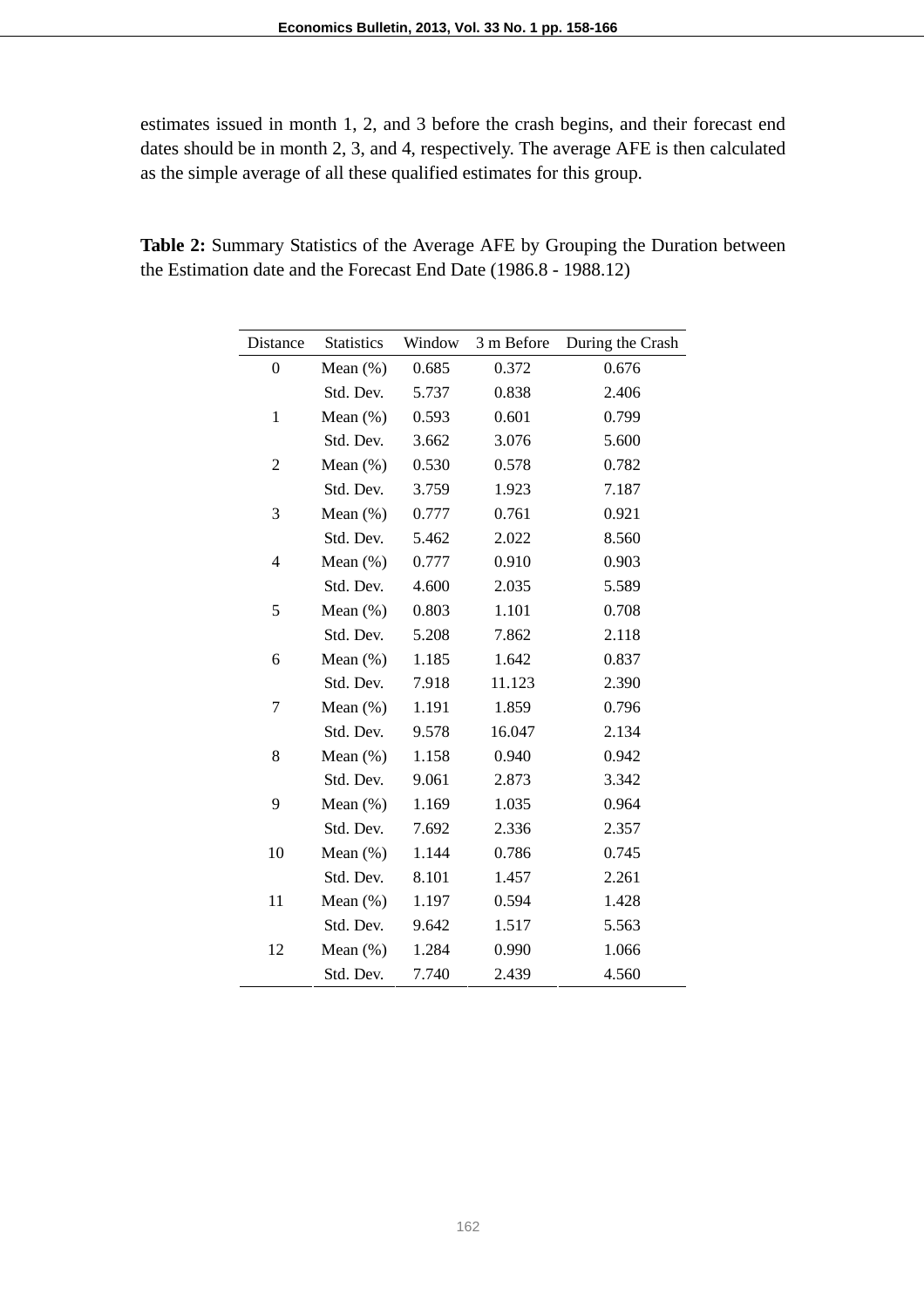| Distance         | <b>Statistics</b> | Window | 3 m Before | During the Crash |
|------------------|-------------------|--------|------------|------------------|
| $\boldsymbol{0}$ | Mean $(\%)$       | 0.189  | 0.275      | 0.176            |
|                  | Std. Dev.         | 0.875  | 1.028      | 0.739            |
| $\mathbf{1}$     | Mean $(\%)$       | 0.214  | 0.154      | 0.220            |
|                  | Std. Dev.         | 1.341  | 0.435      | 1.489            |
| 2                | Mean $(\%)$       | 0.203  | 0.211      | 0.214            |
|                  | Std. Dev.         | 0.949  | 0.538      | 0.936            |
| 3                | Mean $(\%)$       | 0.280  | 0.223      | 0.317            |
|                  | Std. Dev.         | 1.123  | 0.428      | 1.131            |
| $\overline{4}$   | Mean $(\%)$       | 0.386  | 0.292      | 0.446            |
|                  | Std. Dev.         | 2.323  | 0.889      | 2.989            |
| 5                | Mean $(\%)$       | 0.391  | 0.345      | 0.438            |
|                  | Std. Dev.         | 1.625  | 1.246      | 1.770            |
| 6                | Mean $(\%)$       | 0.552  | 0.701      | 0.626            |
|                  | Std. Dev.         | 2.184  | 2.867      | 2.345            |
| 7                | Mean $(\% )$      | 0.644  | 1.137      | 0.769            |
|                  | Std. Dev.         | 2.435  | 4.025      | 2.945            |
| 8                | Mean $(\%)$       | 0.624  | 0.904      | 0.710            |
|                  | Std. Dev.         | 2.394  | 3.360      | 2.636            |
| 9                | Mean $(\%)$       | 0.758  | 0.655      | 0.918            |
|                  | Std. Dev.         | 2.924  | 2.542      | 3.482            |
| 10               | Mean $(\%)$       | 0.894  | 0.776      | 1.149            |
|                  | Std. Dev.         | 3.000  | 3.011      | 3.715            |
| 11               | Mean $(\%)$       | 0.818  | 0.838      | 1.056            |
|                  | Std. Dev.         | 3.365  | 3.849      | 4.244            |
| 12               | Mean $(\%)$       | 0.716  | 0.289      | 0.889            |
|                  | Std. Dev.         | 3.224  | 0.896      | 1.729            |

**Table 3:** Summary Statistics of the Average AFE by Grouping the Duration between the Estimation date and the Forecast End Date (1999.1 - 2003.12)

Note from Tables 2 and 3 that analysts generally issue low-quality earning forecasts during a crash when the estimation date is close to the forecast end date (0-4 month-distance groups), and when the estimation date is over eight months prior to the forecast end date (9-12 month distance groups). This is especially the case in the 2000-2002's TBB (for most distance groups), and in the 0-4 month-distance groups for the 1987's case.

Since the impacts of the 1987 crash are largely reflected in the actual earnings released at the yearend of 1987 and in the early months of 1988, we also investigate analysts' forecast quality based on estimates made three months before the crash, with the duration between the estimation date and forecast end date of five to seven months. For these groups, Table 2 shows that analysts' performance three months before the crash is poor. Both the mean values and the standard deviations of the AFEs of the forecasts issued three months before the crash are considerably higher compared with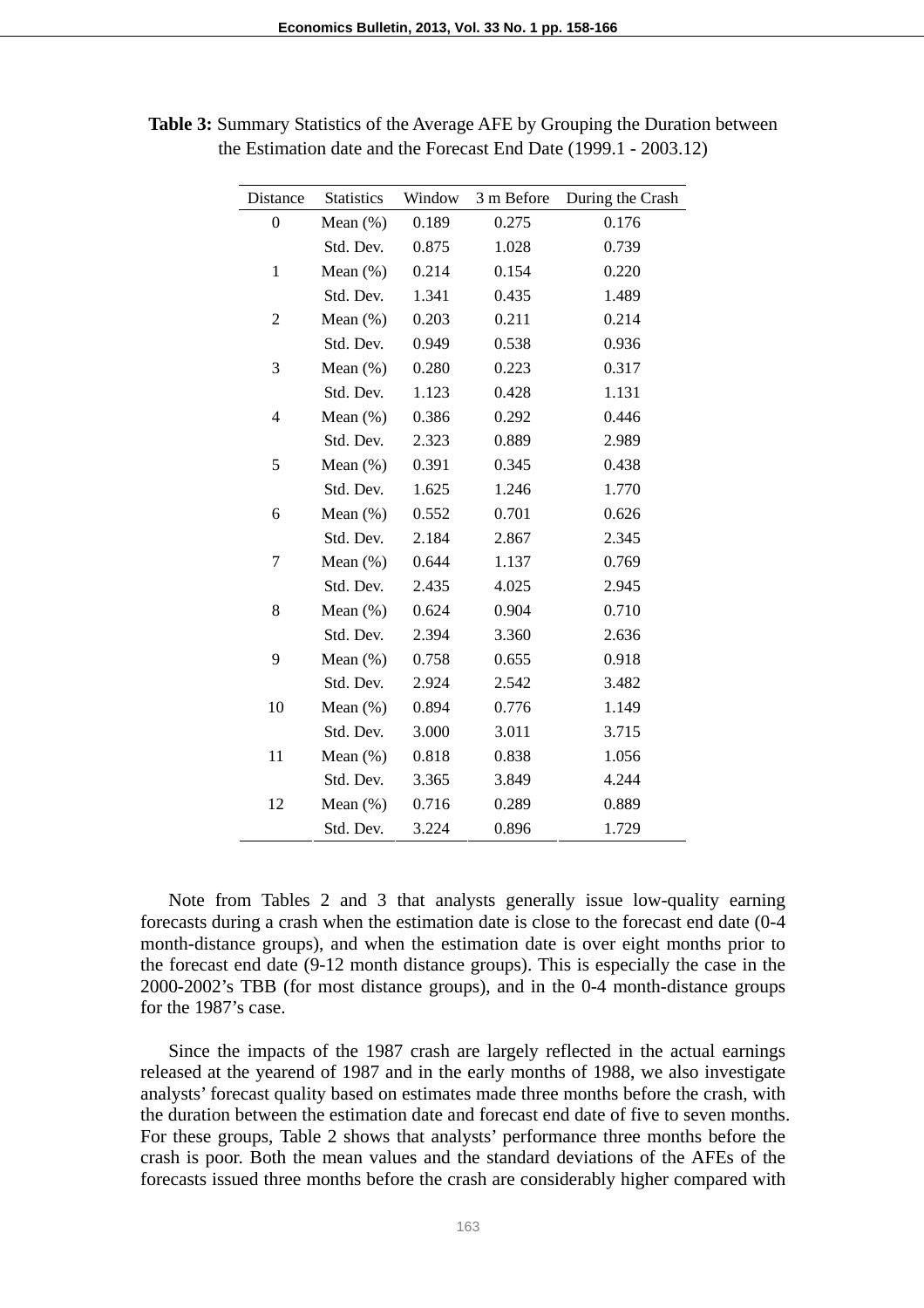the other groups. Comparing the AFE between the two crashes in Tables 2 and 3, it is found that analysts provide much better forecasts in 2000 than in 1987.

Next, we recalculate the AFEs in Table 2 using primary estimates only. Diluted EPS estimates from companies that have experienced stock splits between the estimation date and the actual EPS report date are excluded. As a result, 20.40% of the observations are removed from the 1987 sub-sample and 99.56% of the observations are removed from the 2000-2002 sub-sample. Since more than 99% of the observations from the 2000-2002 sub-sample are deleted, we do not analyze this subsample here. The results are reported in Table 4.

| Distance         | <b>Statistics</b> | Window | 3 m before | During the crash |
|------------------|-------------------|--------|------------|------------------|
| $\boldsymbol{0}$ | Mean $(\%)$       | 0.833  | 0.349      | 0.871            |
|                  | Std. Dev.         | 6.840  | 0.768      | 2.791            |
| $\mathbf{1}$     | Mean $(\%)$       | 0.749  | 0.956      | 1.152            |
|                  | Std. Dev.         | 5.464  | 5.014      | 9.020            |
| $\overline{c}$   | Mean $(\% )$      | 0.754  | 0.765      | 1.065            |
|                  | Std. Dev.         | 6.036  | 3.640      | 9.055            |
| 3                | Mean $(\%)$       | 1.096  | 1.160      | 1.573            |
|                  | Std. Dev.         | 8.038  | 5.629      | 12.600           |
| 4                | Mean $(\%)$       | 1.143  | 0.902      | 1.496            |
|                  | Std. Dev.         | 7.490  | 2.185      | 10.038           |
| 5                | Mean $(\%)$       | 1.202  | 1.981      | 0.768            |
|                  | Std. Dev.         | 9.200  | 15.02      | 2.225            |
| 6                | Mean $(\%)$       | 1.980  | 3.096      | 0.830            |
|                  | Std. Dev.         | 15.850 | 2.977      | 2.190            |
| 7                | Mean $(\%)$       | 1.878  | 3.228      | 0.889            |
|                  | Std. Dev.         | 16.366 | 27.467     | 2.693            |
| 8                | Mean $(\%)$       | 1.753  | 0.975      | 1.007            |
|                  | Std. Dev.         | 14.547 | 2.859      | 3.709            |
| 9                | Mean $(\%)$       | 1.842  | 1.116      | 1.026            |
|                  | Std. Dev.         | 17.565 | 2.470      | 2.866            |
| 10               | Mean $(\%)$       | 2.085  | 0.776      | 0.887            |
|                  | Std. Dev.         | 18.994 | 1.201      | 2.822            |
| 11               | Mean $(\%)$       | 2.132  | 0.699      | 1.531            |
|                  | Std. Dev.         | 17.459 | 2.325      | 5.559            |
| 12               | Mean $(\%)$       | 1.695  | 1.040      | 1.138            |
|                  | Std. Dev.         | 13.417 | 2.589      | 5.197            |

**Table 4:** Summary Statistics of the Average AFE by Grouping the Duration between the Estimation date and the Forecast End Date and Using Primary Estimates Only (1986.8 - 1988.12)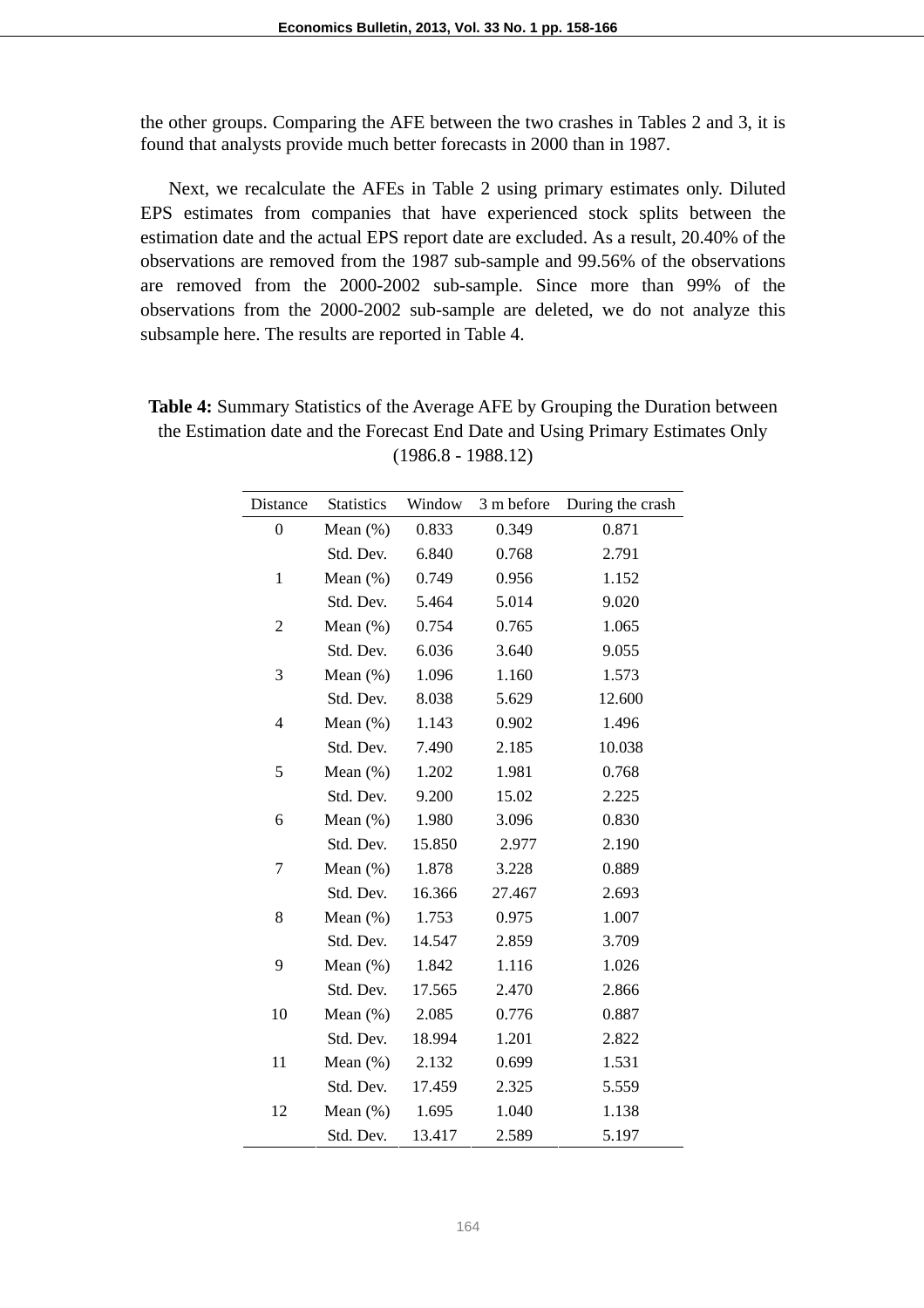Table 4 shows that the performance of forecasts three months before the crash is poor for distance groups of five to seven months, as reflected by a sudden increase in the mean values and the variances.

#### **4. Conclusion**

Most of the existing studies examining the analyst forecast performance do not take the underlying market conditions into account. While financial markets have become more volatile in recent years, it is important to examine the performance of analysts' forecasts surrounding stock market crashes in depth. This paper investigates the performance of analysts' forecasts issued surrounding the 1987 stock market crash and the tech-bubble burst in 2000-2002. It is found that the performance of analysts has slightly improved over time. However, it is generally observed that analysts issue poor-quality earning forecasts during market turmoil, especially when the estimation date is close to the forecast end date, or when it is over eight months prior to the forecast end date.

### **References**

- Ajinkya, B. B. and M. J. Gift, 1985. Dispersion of financial analysts' earnings forecasts and the (option model) implied standard deviations of stock returns. *Journal of Finance* 40(5), 1353-1365.
- Bry, G. and C. Boschan, 1971. Cyclical analysis of time series: Selected procedures and computer programs. NBER, New York.
- Bushman, R. M., J. D. Piotroski, and Abbie J. Smith, 2005. Insider trading restrictions and analysts' incentives to follow firms. *Journal of Finance* 60(1), 35-66.
- Chen, J., H. Hong, and J. C. Stein, 2002. Breadth of ownership and stock returns. *Journal of Financial Economics* 66(2-3), 171-205.
- Chong, T. T. L., Z. Li, and H. Chen, 2011. Are Chinese stock market cycles duration independent? *Financial Review*, 46(1), 151-164.
- Chong, T. T. L. and T.H. Lam, 2010. Predictability of nonlinear trading rules in the U.S. stock market. *Quantitative Finance*, 10(9), 1067 – 1076.
- Diether, K. B., C. J. Malloy, and A. Scherbina, 2002. Differences of opinion and the cross section of stock returns. *Journal of Finance* 57(5), 2113–2141.
- Easton, P. D. and G. A. Sommers, 2007. Effect of analysts' optimism on estimates of the expected rate of return implied by earnings forecasts. *Journal of Accounting Research* 45(5), 983-1015.
- Fama, E. F. and K. R. French, 1996. Multifactor explanations of asset pricing anomalies. *Journal of Finance* 51(1), 55-84.
- Fama, E. F. and K. R. French, 1993. Common risk factors in the returns of stocks and bonds. *Journal of Financial Economics* 33(1), 3–56.